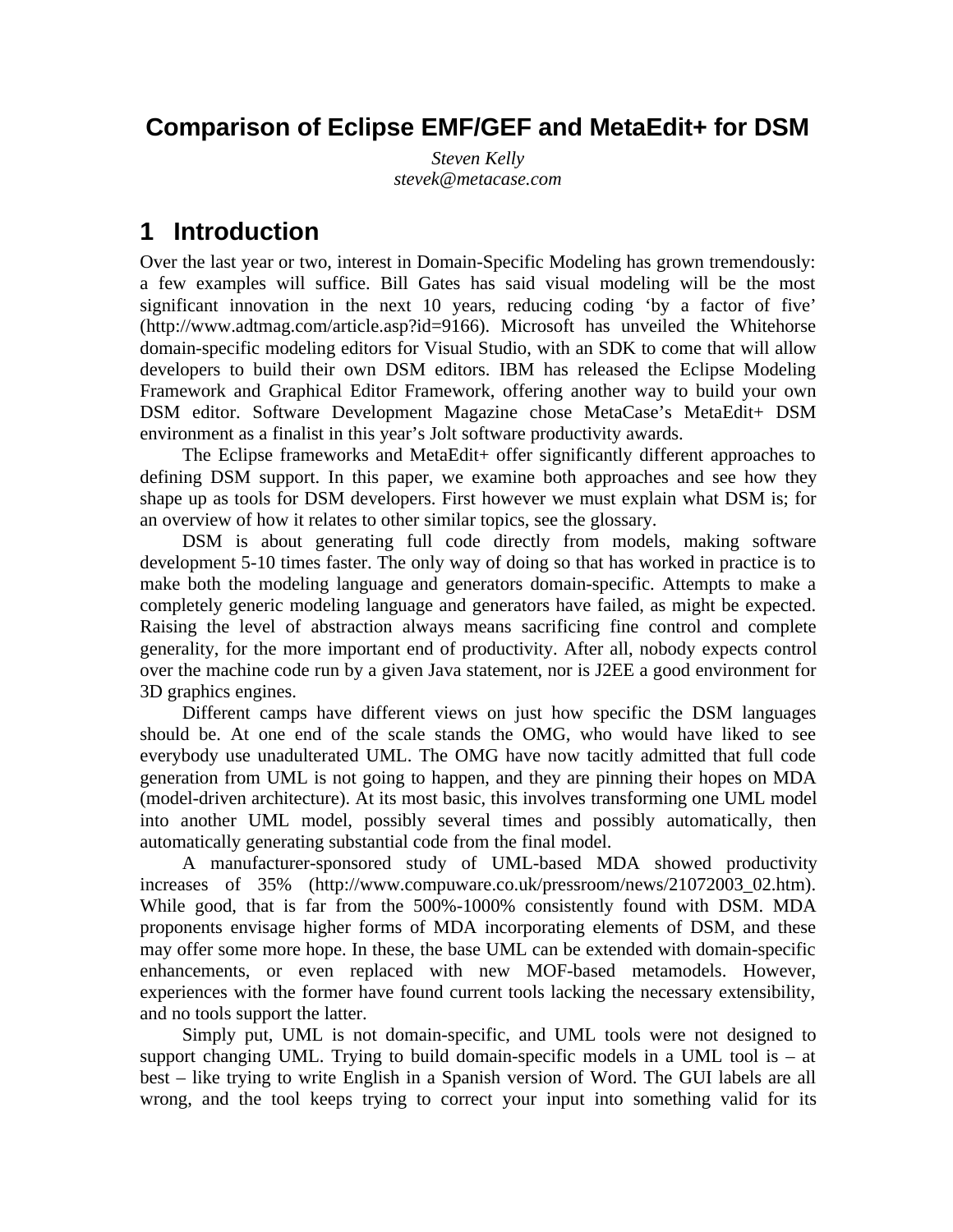language. Worse, since the tool is parsing your input according to the wrong language, any attempt at translation or code generation will be fraught with difficulties.

This in part explains the lack of adoption of DSM, despite all its promise: existing CASE tools simply cannot support it. Without tool support, any modeling language is largely useless, and certainly no code can be generated. Building a CASE tool for your own modeling language is prohibitively expensive. Even for a simple language, full CASE support would take man-years to build from scratch.

That is where tools for building DSM editors come in. These tools allow you to build a completely new modeling language, editor, and code generator for that domain. The tools can be divided into two classes: code frameworks such as Eclipse's EMF and GEF, and metaCASE tools such as MetaEdit+. The frameworks are just that: pure code, with utility functions and classes useful for building graphical CASE tools. In contrast, metaCASE tools already implement generic graphical CASE behavior, and the user supplies the concepts and symbols via the tool's GUI.

## **2 Eclipse**

Since IBM released its Eclipse IDE and tools as open source, the Java framework has gathered developers at an impressive rate. Although the Eclipse 'ecosystem' of plugin developers is in no small part funded directly by IBM grants, the spirit is perhaps more one of enlightened philanthropy than crass commercialism. While Sun is still trying to decide how best to relate to this new community, Eclipse is already making fruitful contributions to academic research. Measuring the commercial impact of something that is free is always difficult, but 18 million downloads is a big number in anyone's book.

While the main focus of Eclipse has been on its IDE for Java programmers, two major Eclipse tool projects offer help for modelers too. The Eclipse Modeling Framework (EMF) allows you to input your desired data model, and can generate simple table-based editors and an XMI schema for such models. The Graphical Editor Framework (GEF) supplies functions and classes useful for specifying graphical editors for Eclipse data. Although you can use EMF and GEF separately, building DSM support requires both – and of course Eclipse. There is no support for building stand-alone editors. We looked at the latest Eclipse 3.0 release candidate, RC1, and the corresponding EMF and GEF versions from www.eclipse.org. As our experience on three CASE tool construction projects has taught us that the graphics are always more complicated than the model data, we will spend more time on GEF.

### *2.1 EMF*

The main function of EMF is to provide a data entry and storage environment following a schema that you supply. EMF does not use the OMG MOF standard, although the design of the Ecore data model it uses was influenced by MOF. In the EMF team's experience of building modeling tools MOF was found to lack necessary features. This mirrors our own experience of MOF: to pick just one example, the lack of support for n-ary relationships is an astonishing oversight. The most probable explanation for that, and most likely a large proportion of the problems, is MOF's heritage. MOF was created simply to be able to model UML in UML, and as such was simply a UML subset. Whilst later versions have tried to give it an existence of its own, it remains clearly tied to its parent. Other groups that have tried to use MOF as a meta-metamodel seem to have faced the same problem, invariably coming up with their own extensions to MOF. EMF's Ecore is thus no exception.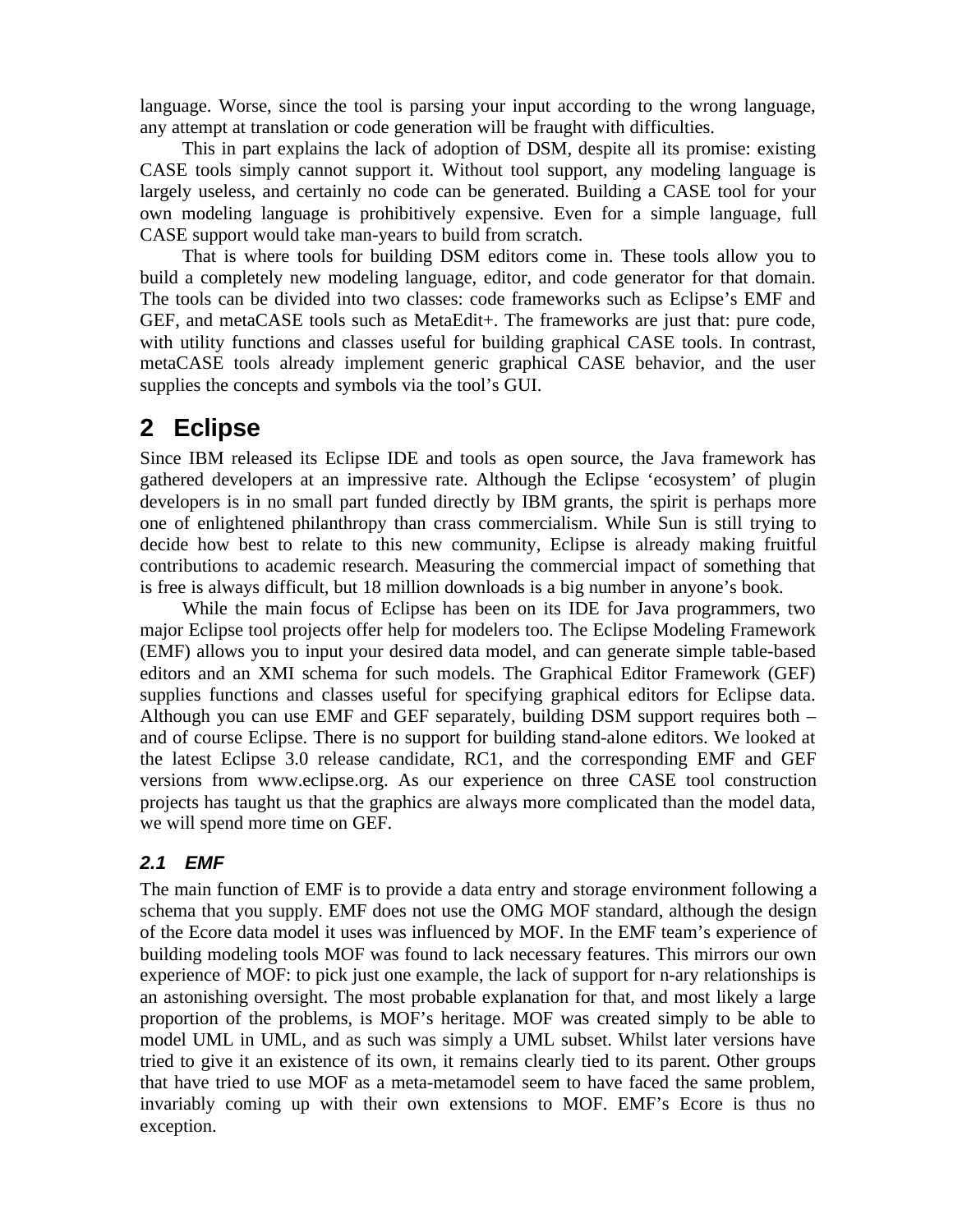Your schema, or metamodel, can be fed to EMF in several formats. The native format is an XMI file, but EMF can also read Rational Rose class models, annotated Java files, or XSD files, providing these follow its restrictions.

Based on this input, EMF.Codegen can generate a bare bones editor for data following the schema. The editor uses classes from the EMF.Edit framework to provide standard table and property sheet views. If the generated editor is not sufficient, you can add your own code. Providing it is marked correctly, the generator will not overwrite your code when the schema is updated – although of course it will not update it to reflect the schema changes either.

You can also build your own code directly on top of the EMF.Edit framework, and that indeed seems to be the way many developers go. An interesting Norwegian project, part of www.pats.no, has been working on cell phone service engineering. Their original solutions used a State Machine pattern, with both state actions and legal transitions handcoded in Java. To reduce the work and improve the chances of validating the resulting system, they wanted to have the state machine represented in a model.

For the simpler parts of the system, they were able to use the EMF code generation framework on annotated Java and even an existing XSD file. For the more table-based state editor, they are hand-coding on top of the EMF.Edit framework. Currently that part is 4000 lines of code, and requires about another three months' work. The rest of the editors and property sheets are another few thousand lines of code, with significant parts generated. In total the project has taken about six man-months so far.

#### *2.2 GEF*

EMF only provides part of the solution for DSM: data storage, property sheets, tree or table-based browsing, and a code generation framework. GEF provides the graphical support needed for building a diagram editor on top of the EMF framework. Diagrams bring two vital additions to the modeling experience. Firstly, the human brain is much better at quickly interpreting and remembering a graphical diagram than text, trees or tables. Secondly, diagrams show multiple relationships between objects much better than text or table formats. Whilst a tree format can show one simple kind of relationship well, it cannot handle object reuse or other relationships.

Strangely, GEF is not particularly designed to take advantage of EMF. The only thing they really share is their integration with Eclipse change notification. GEF uses a Model-View-Controller pattern, where the Model can be an EMF model, or something entirely different. Whilst using GEF, the intention is thus that the Model is largely ignored, and the main work happens in the Controller. Such a heavy Controller in an MVC framework is somewhat unusual. In many ways it might have been better to establish an MVC framework entirely within GEF, with its own true Model to represent facts like the co-ordinates of a model element. This graphical Model could then have received change notifications from the EMF model.

The GEF Controller is called an EditPart, and for each EMF model element class you will normally need to create a corresponding EditPart class. EditParts have a Figure, which is their graphical view, implemented in the lower-level Draw2D graphical framework. Designing a symbol for your DSM language thus consists of writing Java code for its individual lines and curves, which can be painstaking work. Often a second Figure will be necessary for display when a model element is being moved, e.g. to show the symbol grayed out.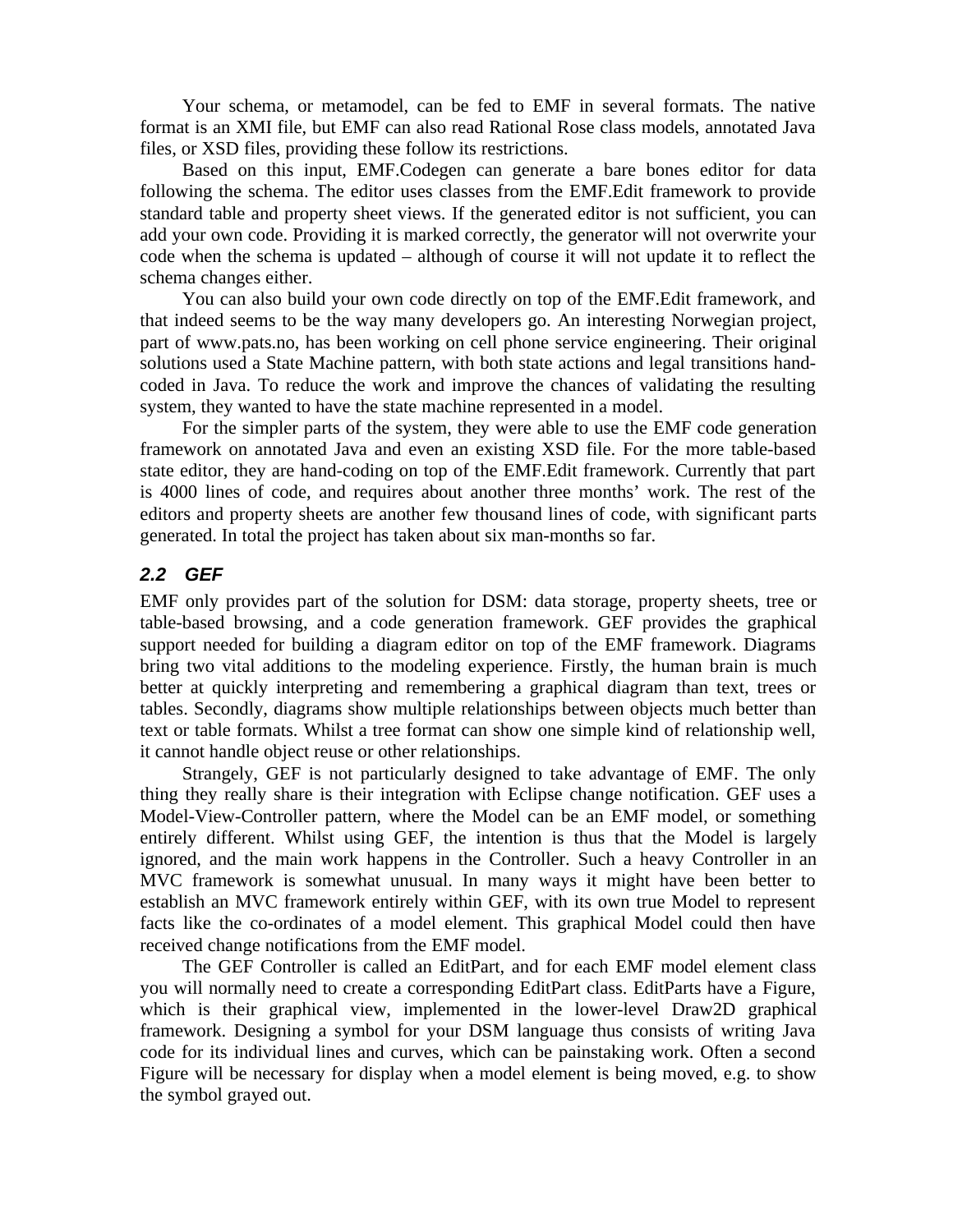EditParts respond to events by way of an EditPolicy: most EditParts require their own EditPolicy class. The job of the EditPolicy is to turn the event request into a Command. GEF uses the Command pattern to implement an undo stack: all changes to data must happen through Commands, and each Command must store its own undo information on the stack, and implement an undo method. Unfortunately, whilst EMF also has the same pattern, they are implemented in different namespaces, and so cannot be used together. Instead, the developer must maintain EMF undo information separately from GEF undo information, and try to maintain consistency between them.

# **3 MetaEdit+**

MetaEdit+ is the most widely-used commercial metaCASE tool, first released in 1995. The 4.0 SR1 version used here is available from www.metacase.com. MetaEdit+ was built on the principle that all CASE tools are essentially the same: you can put objects on a diagram, fill in their properties, connect them with relationships, and move them around. All that really changes between different modeling languages is what the object types look like, what properties they have, and how you can connect them.

The MetaEdit+ toolset thus includes generic CASE behavior for objects and relationships, including a Diagram Editor, Object and Graph Browsers, and property dialogs. The DSM developer need only specify his modeling language: e.g. creating a new object type, giving it a name and choosing which property types it has. A vectorbased Symbol Editor allows you to define your object and relationship symbols, or reuse existing symbols. There is no need for any hand coding, nor is any CASE tool code generated. The MetaEdit+ editors simply follow the defined language in a similar way to how Word follows its templates.

In addition to the CASE editing functionality, MetaEdit+ also includes XML import and export, an API for data and control access to MetaEdit+ functions, and a generic code generator. The code generator uses a DSL that allows the DSM developer to specify how to walk through models and output their contents along with other text. This makes defining code generators simple, with one line of a code generator definition corresponding to several lines in the scripting languages sometimes used for this purpose. As the generator has no preconceptions about the modeling language, code language, or framework the code will run on top of, the DSM developer has complete freedom to produce the best code possible from the models.

# **4 Comparison**

We had originally intended to implement a small DSM language from scratch in both Eclipse and MetaEdit+. However, the code for the simplest GEF-only editor weighs in at 130KB (65 files, nearly 5,000 lines) for three object types. At 50 lines of code a day, a simple COCOMO calculation gives an estimation of over six man-months to complete a similar project. As implementing a language from scratch was thus out of the question, we decided to give Eclipse a slight advantage by taking one of its samples and reimplementing it in MetaEdit+. An unexpected benefit of this is that the Eclipse version of the sample was thus built by Eclipse experts, and the MetaEdit+ version by a MetaEdit+ expert, leveling the playing field.

As the simplest sample was rather small for a DSM, and behaved somewhat oddly graphically, we took the second sample. This was a fairly simple Logic Gate language: you could connect together AND, OR and XOR gates and link them to form circuits with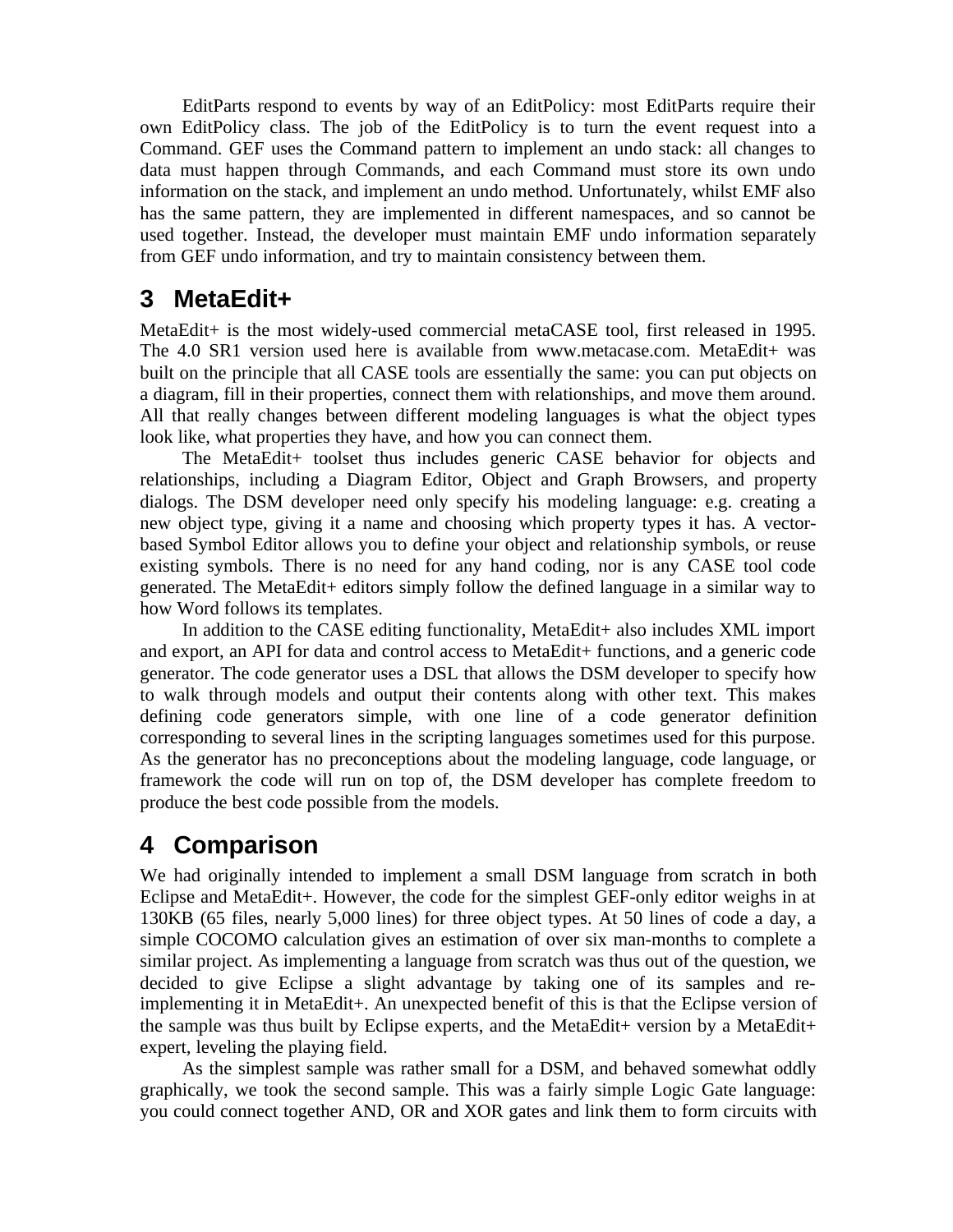LED displays and voltage sources (Figure 1). The example was again pure GEF, with no EMF for data storage or editing: there were essentially no data values to edit.



Figure 1: the Logic example implemented in Eclipse

There was also no code generation from the Logic models, but about 5% of the code added on some simulation behavior. A connection 'wire' could show its true/false status by changing color, and an LED display could show the values of its inputs. In a normal DSM scenario, it would be more likely that code could be generated from the model, and running that code could show the values with different input conditions.

The GEF Java code for the sample was 332KB (120 files, over 10,000 lines). Part of the code for the LED display type definition is shown in Listing 1, and part of its display code in Listing 2. To make a 'clean room' implementation in MetaEdit+, we looked at the resulting editor rather than its Java code. The basic concepts of the DSM language were clear from the type palette, and by playing with the example model we found out how the gates could be connected. For instance, there was a distinction between 'in' and 'out' ports on each gate, and connections had to be from an 'out' port to an 'in' port. These kinds of rules are one thing that distinguishes DSM editors from simple drawings in PowerPoint or Visio.

It took about 15 minutes to specify the eight object types along with their port and connection types and rules. With the author's limited graphical skills, drawing and finetuning the symbols in the MetaEdit+ Symbol Editor took an additional 45 minutes. The LED object type and symbol definitions are shown in Figure 2. The total of one hour included building the same example model as in Eclipse: a useful step in MetaEdit+, allowing us to test the language while building it.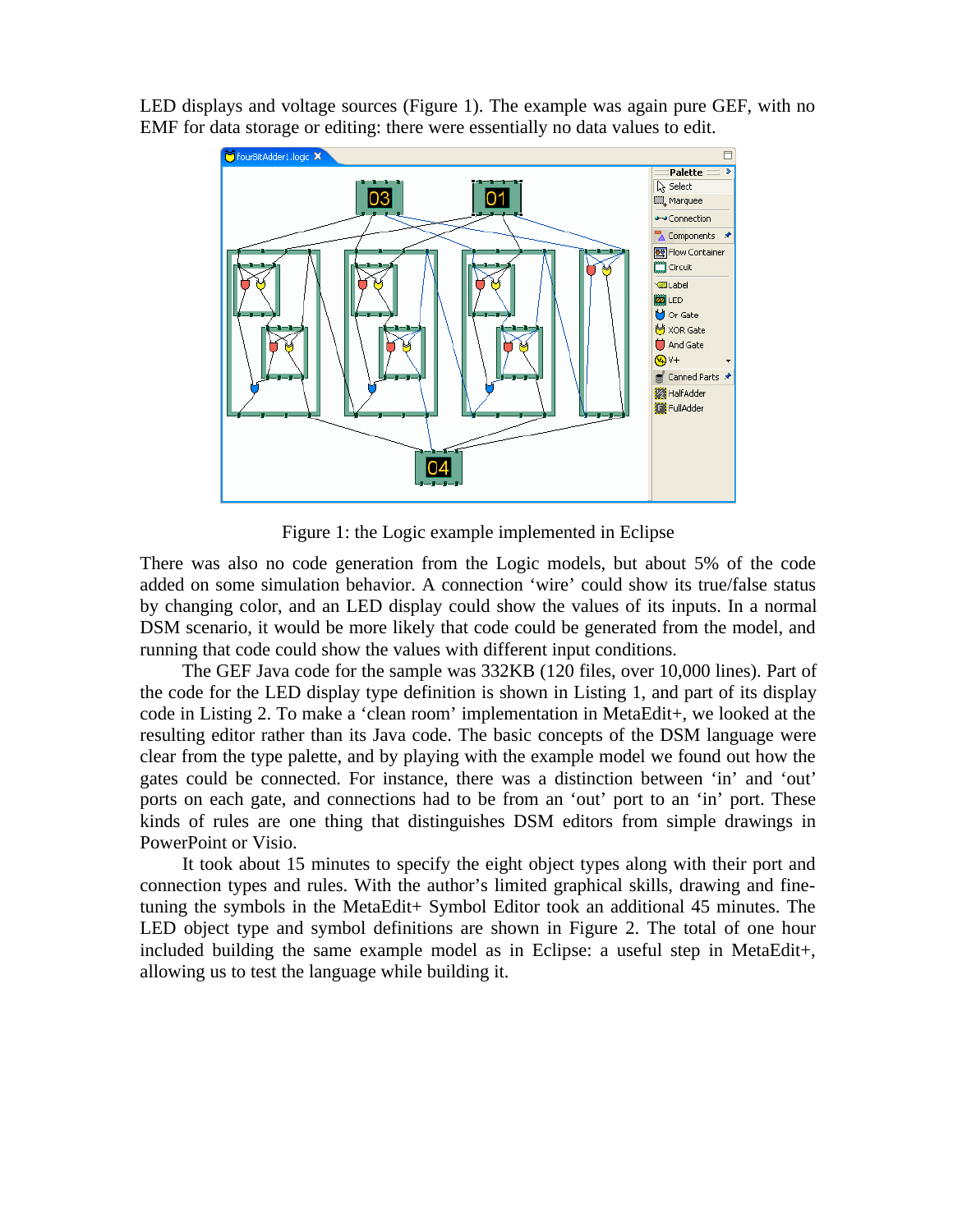| Object Tool           |               |           | <u> - 10</u>        | <b>PR</b> Symbol Editor - LED<br>н                                                                                                                                                |              |
|-----------------------|---------------|-----------|---------------------|-----------------------------------------------------------------------------------------------------------------------------------------------------------------------------------|--------------|
| Open                  | <b>LED</b>    |           |                     | Symbol Edit Align View Help<br>ঀঀৗঀৗৗৗঀৗৢঀৢ৽ড়ড়৽<br>$\delta$<br>■                                                                                                                |              |
| New<br>Logic Element  |               |           |                     |                                                                                                                                                                                   | ۸            |
| Project<br>Properties | logic         |           |                     | Ŧ<br>Ŧ<br>Ŧ                                                                                                                                                                       |              |
| Local name            | Property name | Data type | Unique?             |                                                                                                                                                                                   |              |
| "Value<br>Value       |               | Number    | F                   | $\begin{pmatrix} 1 \\ 1 \\ 1 \\ 1 \end{pmatrix}$                                                                                                                                  |              |
|                       |               |           | $\ddot{\mathbf{v}}$ | O                                                                                                                                                                                 |              |
| Description           |               |           |                     |                                                                                                                                                                                   |              |
|                       |               |           | $\wedge$            | $\overline{\mathbb{A}}$<br>Д<br>┻                                                                                                                                                 |              |
|                       |               |           | $\checkmark$        | ≺<br>$\blacksquare$                                                                                                                                                               |              |
| Modify                | Symbol        | Info      | Help                | $\overline{\mathbf{v}}$<br>$\overline{\mathbf{v}}$<br>$\blacktriangledown$<br>Fill:<br>Weight:<br>Color:<br>Style:<br>$\overline{2}$<br>Grid: 10@10<br>Active: None<br>Zoom: 200% | $\checkmark$ |

Figure 2: LED object type and symbol definition in MetaEdit+

The resulting editor (Figure 3) was essentially identical to that in GEF, apart from omitting the simulation behavior. That could be added using the MetaEdit+ API with no more code than it took in GEF. Graphical behavior in MetaEdit+ was somewhat better, as connections followed objects as you dragged them (GEF showed only the object outlines while dragging). MetaEdit+ of course also included all its other behavior: browsers, XML import/export, HTML and Word export, multi-user repository etc. Eclipse of course similarly included its own basic behavior, but most of that had nothing to do with modeling: only the XML storage can be considered comparable.



Figure 3: the Logic example implemented in MetaEdit+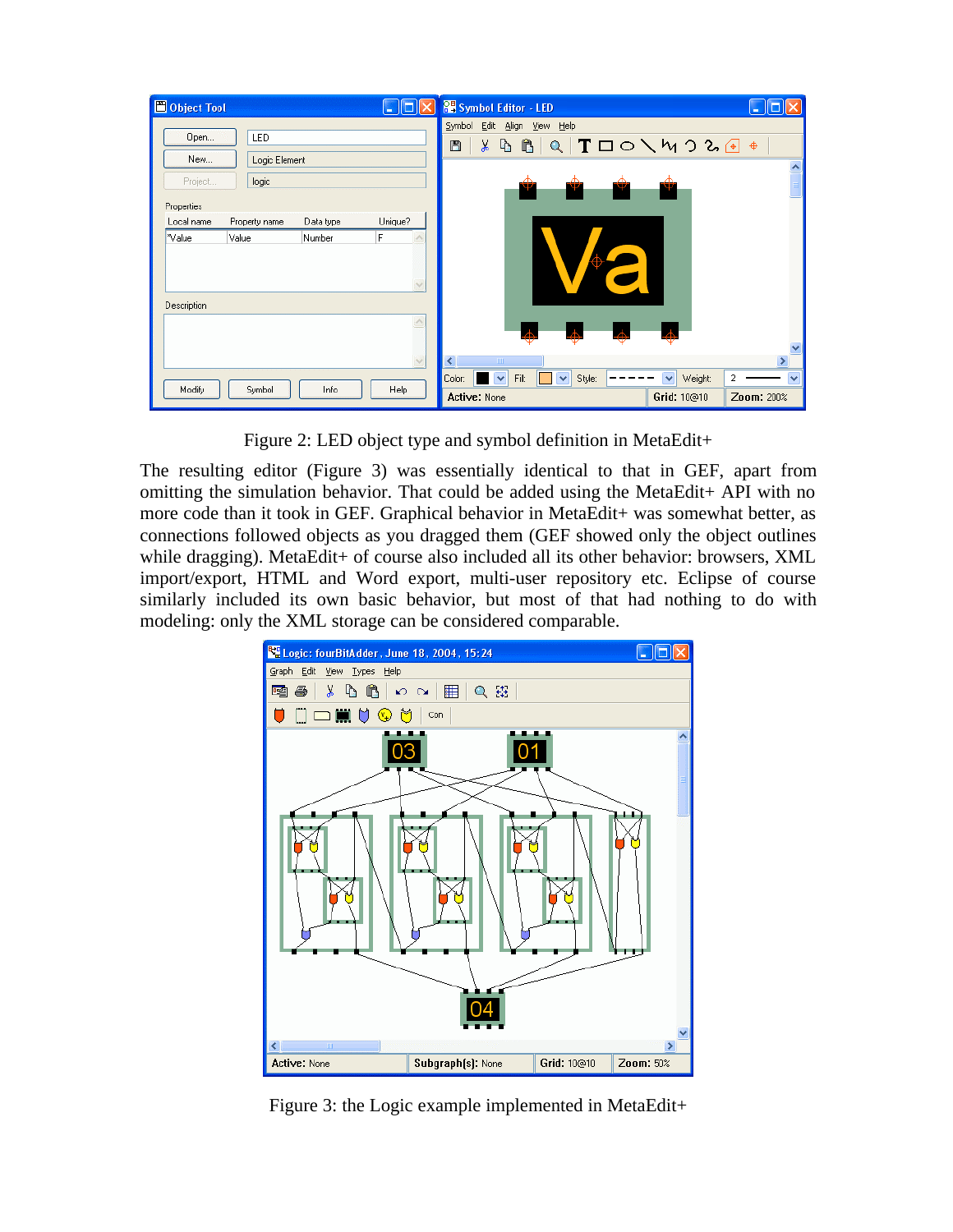# **5 Conclusion**

Clearly, using MetaEdit+ to implement the Logic example was far faster than coding with GEF: one hour, compared to the COCOMO estimate of 13 man-months or 2000 hours for the GEF implementation. Whilst the exact figure is unimportant, its value in terms of cost is relevant when comparing the free Eclipse with the commercial MetaEdit+. The effort to build even this simple editor in GEF would buy you over 10 MetaEdit+ licenses. Fullscale commercial DSM languages have hundreds of types, leading to development costs of millions of dollars: enough to buy several hundred MetaEdit+ licenses.

Part of the benefit of metaCASE tools is in their separation of concerns: the metaCASE tool provider is an expert at building CASE tool functionality, whereas you are the expert in your domain. This natural division of labor is missing from both fixedmethod CASE tools and DSM coding frameworks. With a fixed-method CASE tool, you hope the provider is an expert in your domain. With a DSM coding framework like EMF and GEF, you hope your team can become experts in building CASE tools.

The benefits of the separation also extend to the maintenance phase. As the domain evolves, with a metaCASE tool only the language definition changes, whereas with a code-based framework large areas may need recoding. In practice, this often does not happen, and the hand-coded tool stagnates, drifting ever further from the users' needs. Similarly, improvements in CASE technology will be found in the newer versions of both metaCASE tools and DSM coding frameworks, but with the latter, your own code will often no longer work. We tried a few editors built with the previous Eclipse version: none would work with version 3.0.

The EMF framework offers a good solution for those who want to add a measure of non-graphical modeling into their already strong Eclipse development environment. GEF is a good basis for companies wanting to build a graphical editor that does not follow the normal pattern of CASE tool behavior, e.g. a GUI design tool. By also supporting such behavior, however, it misses the chance to offer optimal support for standard CASE behavior. CASE tools can be built with GEF, but the amount of coding necessary will turn many people away.

If IBM intends EMF and GEF to be a serious alternative to metaCASE tools, more work is needed. An interesting project would be to build a metaCASE tool on top of EMF/GEF. Whether this would be significantly easier than building a metaCASE tool on top of any other XML and graphical framework is hard to predict. An extra amount of work could in theory allow good synchronization between generated code viewed in the Eclipse IDE and the models from which that code was generated. That would however presumably also require large amounts of work by the DSM developer. In any case, this comparison has been of EMF and GEF with metaCASE technology: comparing possible future developments in either is clearly not viable until they actually occur.

To summarize: with metaCASE tools, you are free to concentrate on your modeling language, rather than having to implement how each symbol responds to each possible mouse click and draws each line. With the frameworks, you are free to code any behavior you want: worthwhile if you really need that specific behavior. Both thus form viable ways to build DSM support, and your own situation will determine your choice.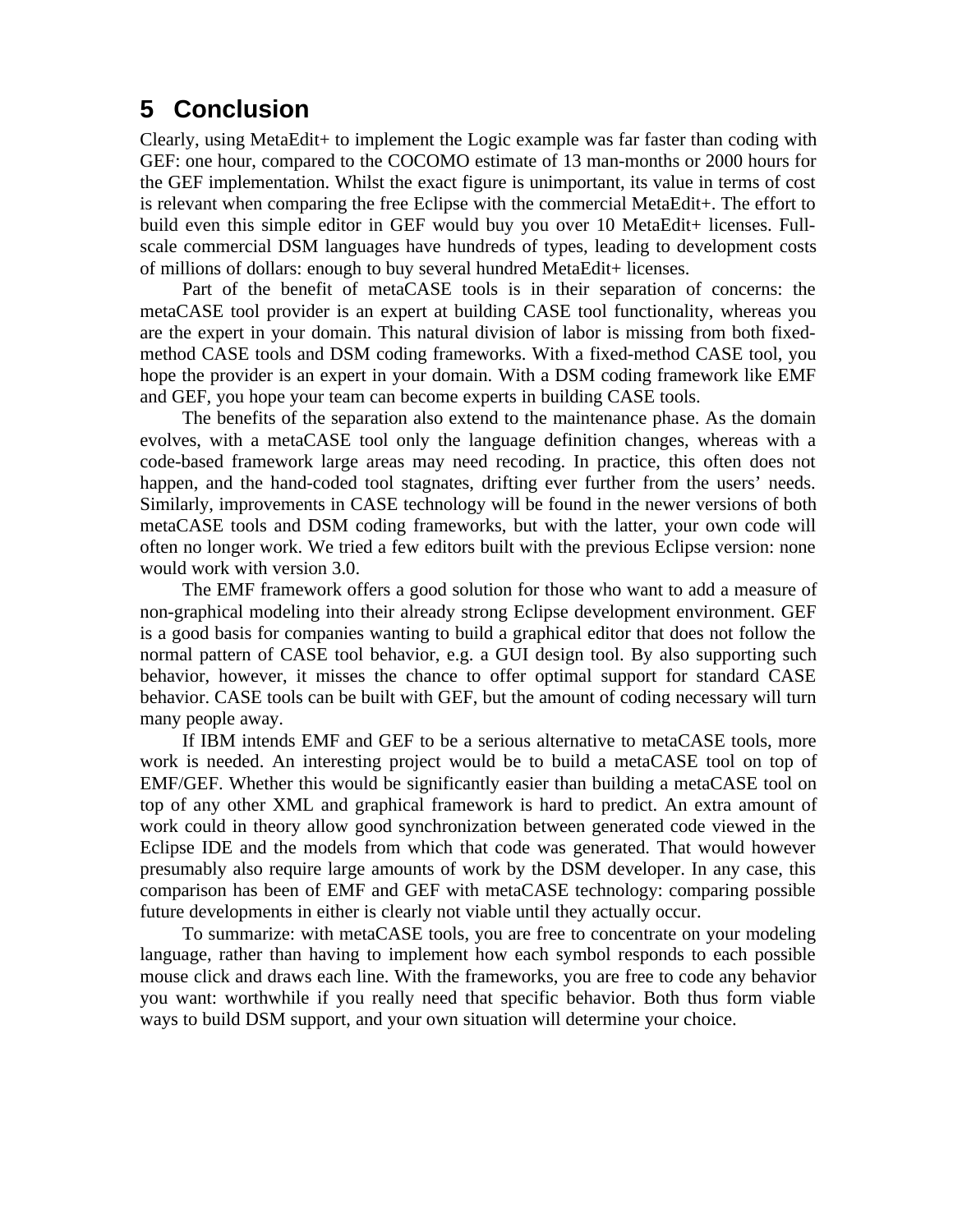# **6 Glossary: Areas related to DSM**

## *DSL*

Domain-Specific Language: a language, normally textual, specifically created for a narrow range of use. Often parsed to generate code or to configure a more generic application.

## *DSM*

Domain-Specific Modeling: using a graphical modeling language specifically created for building a narrow range of applications, e.g. for a family of products within a single company. Normally includes the idea of full code generation directly from the models, using a domain-specific code generator. See www.dsmforum.org.

### *Little languages*

A DSL built quickly for limited use. Can be either embedded in an existing language, or created from scratch. See Dr. Dobb's March 2004.

## *MDA*

Model Driven Architecture. Officially from OMG, the term is now (mis-)used by different people in different ways. Original focus on being able to design business systems independently of the particular middleware solution chosen, by using one UML model for the high-level design, and another fleshing it out for a specific middleware implementation. Within IBM, the focus has moved to a more DSM-like approach, where modeling language concepts are from the domain, although they still envisage using MOF. See www.omg.org/mda.

### *MDSD*

Model-Driven Software Development. A general term for software development based on models. Often, but not always, domain-specific models with code generation.

### *MOF*

Meta Object Facility. A subset of UML, intended for use as a language for describing modeling languages. Its UML bias restricts it largely to describing languages similar to UML. Adopted as a buzzword by many with varying degrees of conformance to the OMG standard. See www.omg.org/mof.

### *Software manufacturing*

Largely a synonym for DSM/DSL, but focusing more on generation. Criticizes UML's 1:1 mapping of modeling constructs to code artifacts, aiming for 1:20 or more. No desire for reverse engineering – who wants to reverse engineer Assembler to C? See Dr. Dobb's April 2004.

### *Software factories*

The Microsoft view of DSM? Strong focus on round-trip engineering and tight integration with vendor frameworks. Broadly opposed to UML-based MDA and MOF. See article in Software Development, July 2004.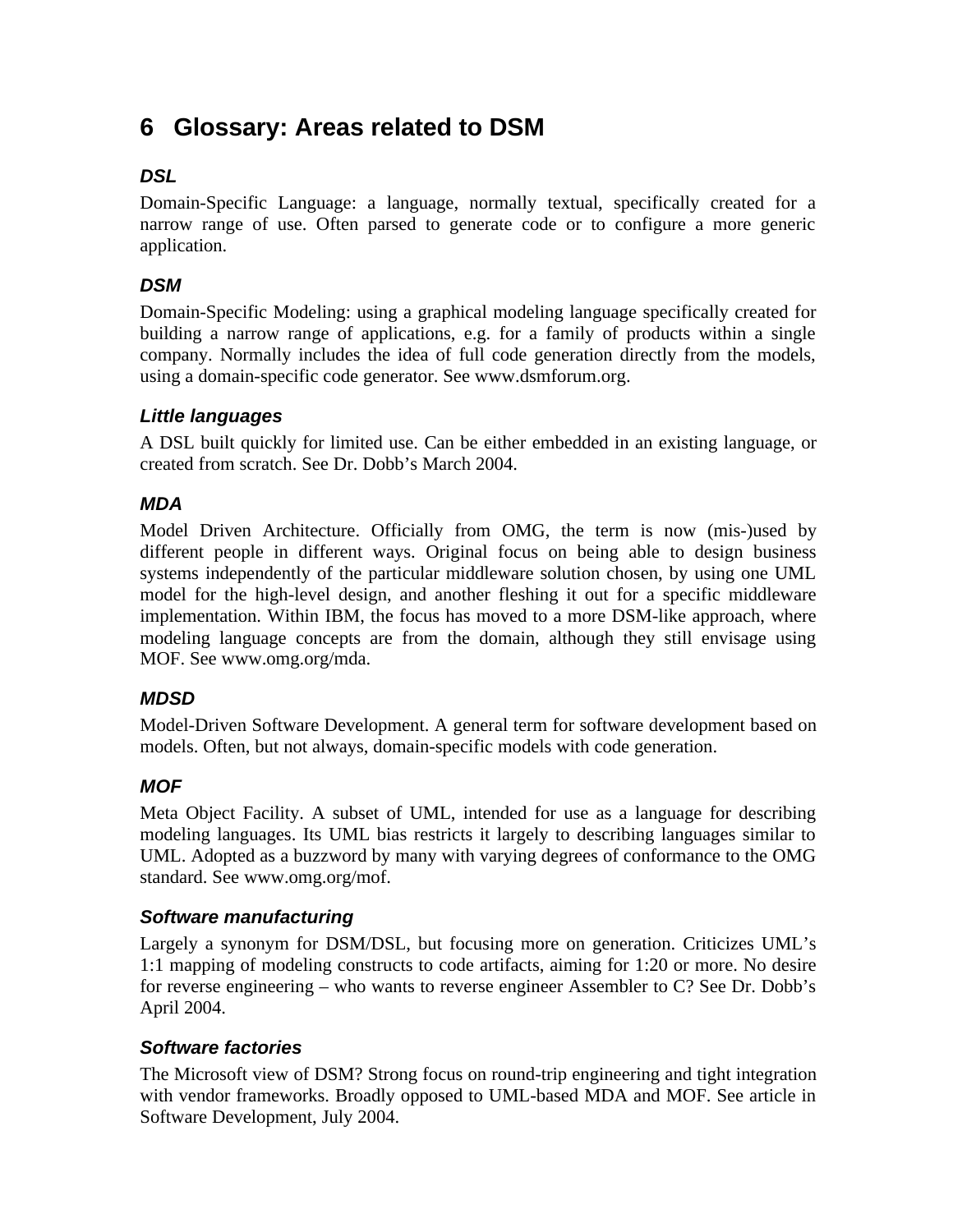# **7 Listing 1**

```
/**
  * Abridged version of LED.java, showing just parts related to property value.
  * Whole file is 3 times as long. In total, the 4 LED classes are 663 lines.
 */
package org.eclipse.gef.examples.logicdesigner.model;
import org.eclipse.gef.examples.logicdesigner.LogicMessages;
import org.eclipse.ui.views.properties.IPropertyDescriptor;
import org.eclipse.ui.views.properties.PropertyDescriptor;
import org.eclipse.ui.views.properties.TextPropertyDescriptor;
public class LED
      extends LogicSubpart
{
public static String P_VALUE = "value";
protected static IPropertyDescriptor[] newDescriptors = null;
static{
      PropertyDescriptor pValueProp = new TextPropertyDescriptor(P_VALUE,
                    LogicMessages.PropertyDescriptor_LED_Value);
      pValueProp.setValidator(LogicNumberCellEditorValidator.instance());
      if(descriptors!=null){
             newDescriptors = new IPropertyDescriptor[descriptors.length+1];
             for(int i=0;i<descriptors.length;i++)
                    newDescriptors[i] = descriptors[i];
             newDescriptors[descriptors.length] = pValueProp;
      } else
             newDescriptors = new IPropertyDescriptor[]{pValueProp};
}
public Object getPropertyValue(Object propName) {
      if (P_VALUE.equals(propName))
             return new Integer(getValue()).toString();
      if( ID_SIZE.equals(propName)){
             return new String("("+getSize().width+","+getSize().height+")");
       }
      return super.getPropertyValue(propName);
}
public void resetPropertyValue(Object id){
      if (P_VALUE.equals(id))
             setValue(0);
      super.resetPropertyValue(id);
}
public void setPropertyValue(Object id, Object value){
      if (P_VALUE.equals(id))
             setValue(Integer.parseInt((String)value));
      else
             super.setPropertyValue(id,value);
}
}
```